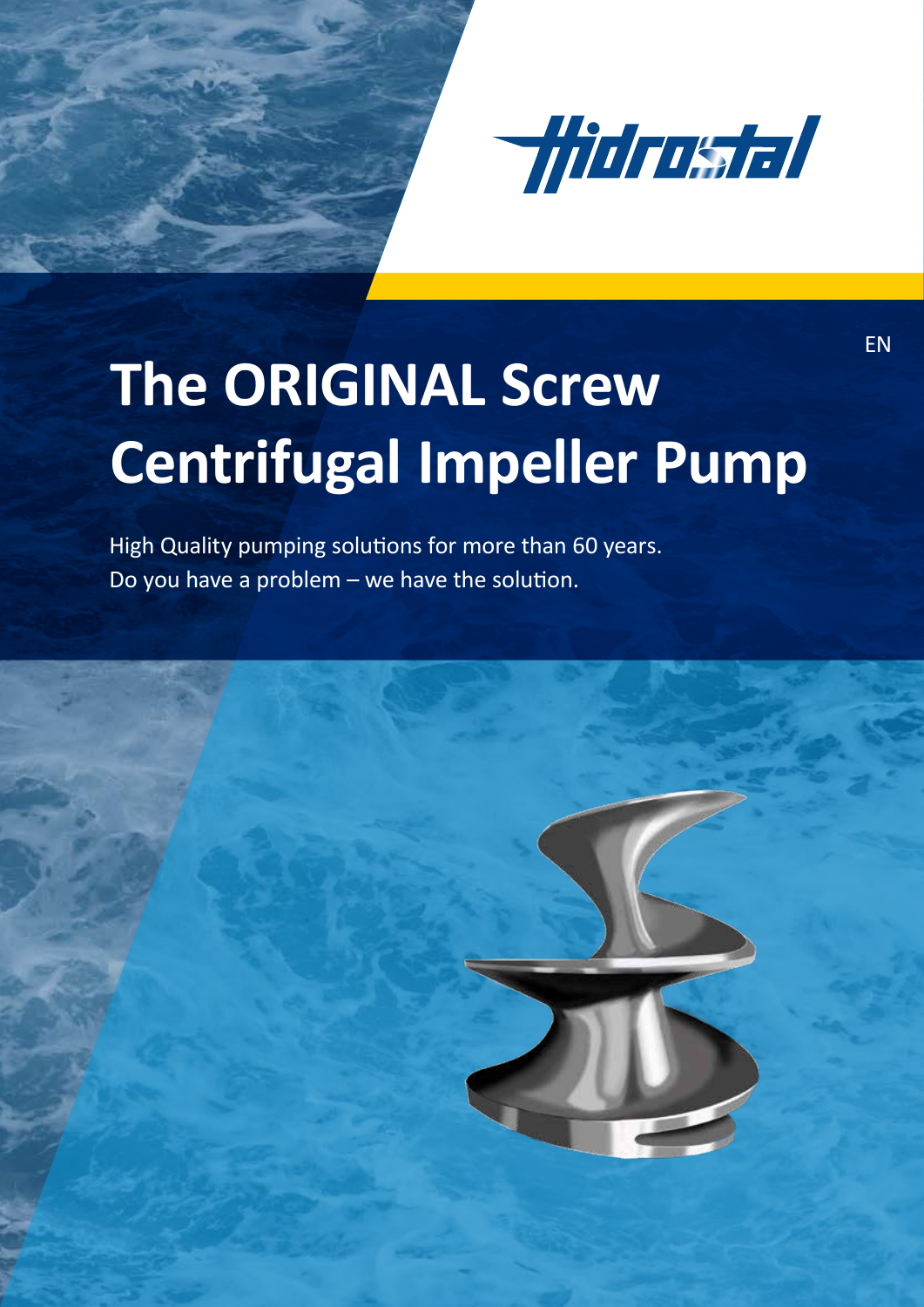#### Martin Staehle Founder of Hidrostal

Martin Staehle emigrated from Switzerland to Lima, Peru, in the early 1950s to seek economic opportunities that were not available in postwar Europe. In the mid-1960s a second facility, which is today the worldwide headquarters, was opened in Neunkirch, Switzerland.

Long-serving, experienced employees characterize Hidrostal.

# Hidrostal - A success story for more than 60 years

**The Hidrostal Screw Centrifugal Pump was originally invented and then developed in Peru by Martin Staehle, the founder of Hidrostal.**

The pump was originally developed for use in the fisheries industry to transport fish from the boat for further processing without damaging them. This pump design was a tremendous success and widely imitated once the patent expired. Since then Hidrostal has continued to refine the Screw Cenrtifugal Impeller and today, offers tailored designs for almost all application areas.

#### **Your partner for pump solutions**

We have in-depth experience manufacturing high-quality pumps. For over 60 years, we have supplied pump systems to all branches of industry and other sectors with a focus of our work in the area of wastewater. We are committed to developing new products as well as adapting existing products to the respective usage location. In so doing, we ensure that our customers benefit from a long service life, outstanding energy efficiency and low overall life cycle costs using our pumps.

#### **Hidrostal values**

#### **Independence**

At Hidrostal, we've always believed that being independent is the best prerequisite for reaching our own goals. It allows us to make free entrepreneurial decisions for the benefit of our customers and company.

#### **Quality**

High-quality products and a continual commitment to improvement form the basis of our company. We achieved this with our qualified and motivated employees, the best possible work materials and in-depth quality controls.

#### **Sustainability**

Sustainability and protecting the environment is an integral part of Hidrostal's philosophy. This is reflected not only by our strategies and decisions as a company, but also in the values practiced by the company's owners and employees.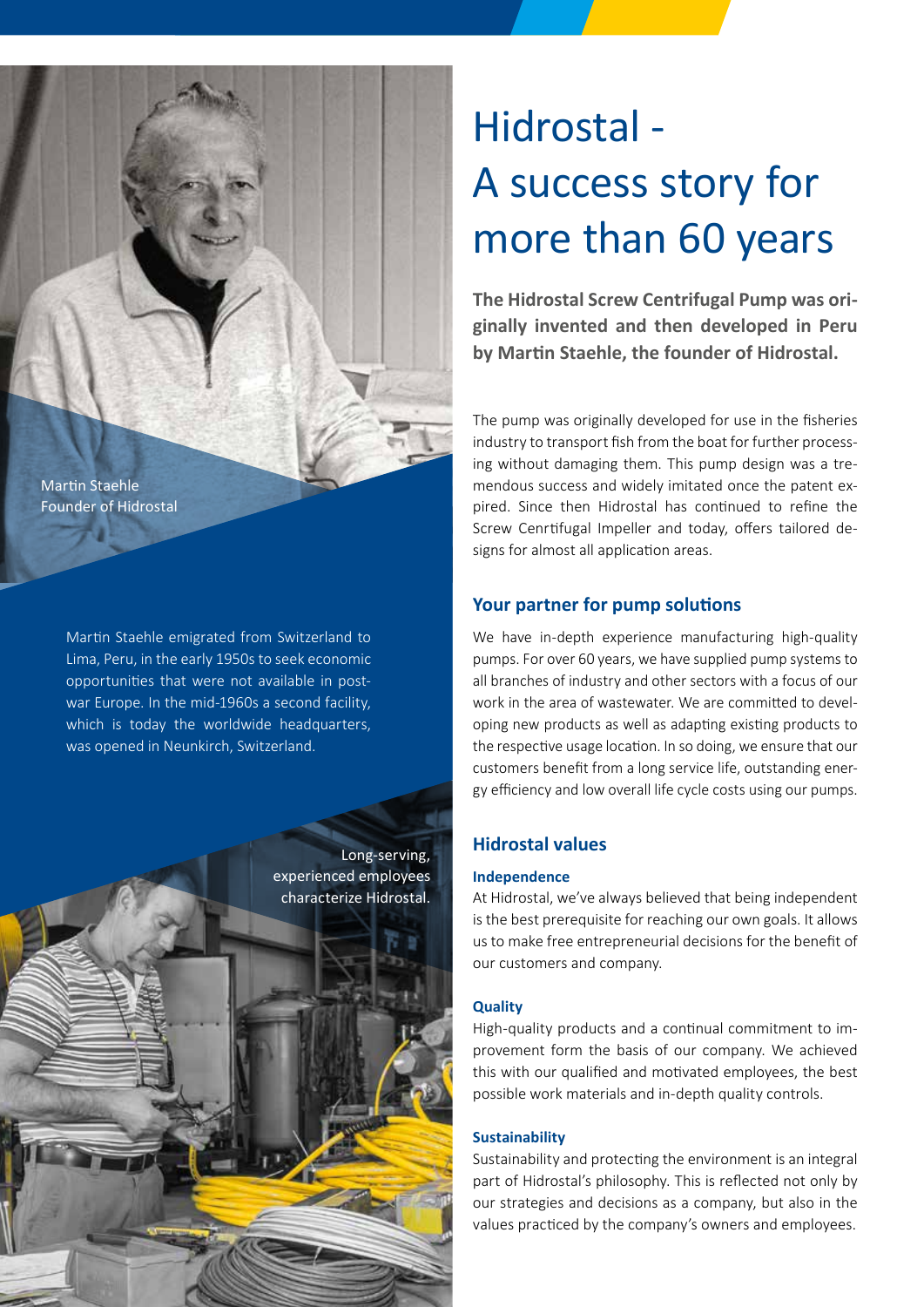### Production companies and sales partners

**As the company has grown Hidrostal has evolved to the point where today there are three distinct types of entities within and associated with the Hidrostal Group. These include; Hidrostal production companies, Hidrostal wholly owned sales and service companies, and Hidrostal sales partners.**

#### **Hidrostal production companies**

The production companies produce our various product lines, including Screw Centrifugal Pumps and submersible and immersible motors. Our production companies are located in Switzerland, Peru, UK, Hungary and China.

#### **Hidrostal sales and service companies**

Hidrostal wholly owned sales and service companies provide sales, technical support, and service for Hidrostal products. They also produce and assemble skids and pump packages and may manufacture other Hidrostal components as needed. They do not, however, manufacture the pumps and motors.

#### **Sales partners**

Our sales partners are not a part of the Hidrostal group. These are independent companies that provide sales, technical support, and service of Hidrostal products.

#### **The Hidrostal sales strategy**

In order to better serve our customers, Hidrostal is forming its own sales and service companies in key markets. Today there are 20 of these wholly owned Hidrostal sales and service companies throughout the world. The last couple years there have been new companies formed in South Africa, the Netherlands, USA, Australia, France, Austria and United Arabian Emirates. It is our plan to continue this process in other markets where we feel that it is appropriate.

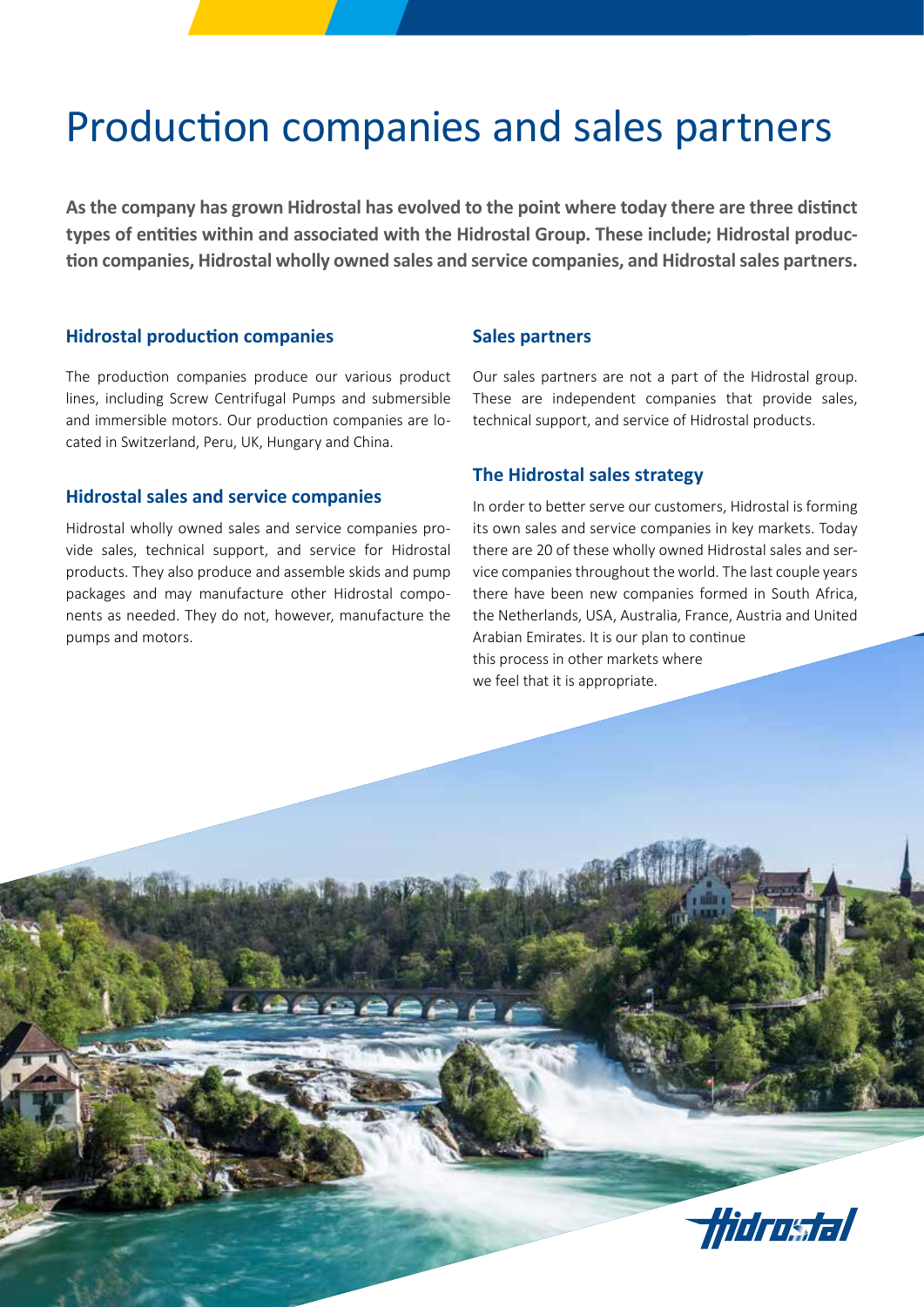# Different applications need different pump solutions

**Hidrostal pumps reliably and efficiently solve pumping tasks in all application areas. A simple modular system allows high flexibility in combining different types of pumps for an almost unlimited number of installation options.**

#### **End Suction Volute Pumps**

Most of the worldwide asked pumping tasks can be covered with the four main types of Screw Centrifugal Pumps described below. Depending on the application and general requirements, the pumps are only suitable for wet or dry installation or for both.

| <b>Pump type</b>              |                                                                                                                                                                                                                                                    | <b>Specifications</b>                                                                                                                                                                                                                                                                                                                                                                                               |
|-------------------------------|----------------------------------------------------------------------------------------------------------------------------------------------------------------------------------------------------------------------------------------------------|---------------------------------------------------------------------------------------------------------------------------------------------------------------------------------------------------------------------------------------------------------------------------------------------------------------------------------------------------------------------------------------------------------------------|
| <b>Compact</b><br>Pumps       | Hidrostal compact pumps are<br>portable, heavy duty field units<br>which combine usability and<br>robustness with the superior<br>hydraulic and solid handling<br>performance of the screw<br>centrifugal impeller with a free<br>passage of 50mm. | $\rightarrow$ Discharge Sizes: 50 - 80 mm (2 - 3")<br>$\rightarrow$ Suction Sizes: 50 - 80 mm (2 - 3")<br>$\rightarrow$ Head: 0.5 - 21 m (2 - 70 ft)<br>$\rightarrow$ Flow: 0.8 - 25 l/s (12 - 400 gpm)<br>$\rightarrow$ Power: 0.1 - 2.4 kW (0.1 - 3.2 HP)<br>$\rightarrow$ Frequencies: 50 Hz, 60 Hz, VFD<br>$\rightarrow$ Materials: Cast Iron, Ductile Iron,<br>Hi-Chrome, Stainless Steel, Duplex              |
| <b>Submersible</b><br>Pumps   | Hidrostal submersible pumps are<br>capable of pumping wastewater and<br>effluent with high solids content.<br>The robust motor is cooled by the<br>liquid in which it is submerged during<br>continuous operation.                                 | $\rightarrow$ Discharge Sizes: 50 - 700 mm<br>$\rightarrow$ Head: up to 100 m<br>$\rightarrow$ Flow: up to 2500 l/s<br>$\rightarrow$ Power: 0.55 - 400 kW<br>$\rightarrow$ Frequencies: 50 Hz, 60 Hz, VFD<br>$\rightarrow$ Materials: Cast Iron, Ductile Iron,<br>Hi-Chrome, Stainless Steel, Duplex                                                                                                                |
| <b>Immersible</b><br>Pumps    | Hidrostal immersible pumps are ideal<br>for pumping wastewater and fluids with<br>high solids content. These pumps are<br>capable to run with equal performance<br>continuosly dry in air, fully or partially<br>submerged with fluid.             | $\rightarrow$ Discharge Sizes: 50 - 700 mm (2 - 28")<br>$\rightarrow$ Suction Sizes: 65 - 700 mm (2.5 - 28")<br>$\rightarrow$ Head: 0.5 - 90 m (2 - 300 ft)<br>$\rightarrow$ Flow: 0.5 - 3000 l/s (7 - 47500 gpm)<br>$\rightarrow$ Power: 0.1 - 650 kW (0.1 HP - 870 HP)<br>$\rightarrow$ Frequencies: 50 Hz, 60 Hz, VFD<br>$\rightarrow$ Materials: Cast Iron, Ductile Iron,<br>Hi-Chrome, Stainless Steel, Duplex |
| <b>Bearing Frame</b><br>Pumps | Hidrostal offers a wide range of<br>versatile, energy efficient bearing<br>frame pumps for dry installation,<br>suitable for horizontal or vertical<br>mounting and in combination with<br>standard electric motors.                               | $\rightarrow$ Discharge Sizes: 32 - 700 mm (1.5 - 28")<br>$\rightarrow$ Suction Sizes: 32 - 700 mm (1.5 - 28")<br>$\rightarrow$ Head: 0.5 - 90 m (2-300 ft)<br>$\rightarrow$ Flow: 0.5 - 3000 l/s (7 - 47500 gpm)<br>$\rightarrow$ Power: 0.1 - 650 kW (0.1 - 870 HP)<br>$\rightarrow$ Frequencies: 50 Hz, 60 Hz, VFD<br>$\rightarrow$ Materials: Cast Iron, Ductile Iron,<br>Hi-Chrome, Stainless Steel, Duplex    |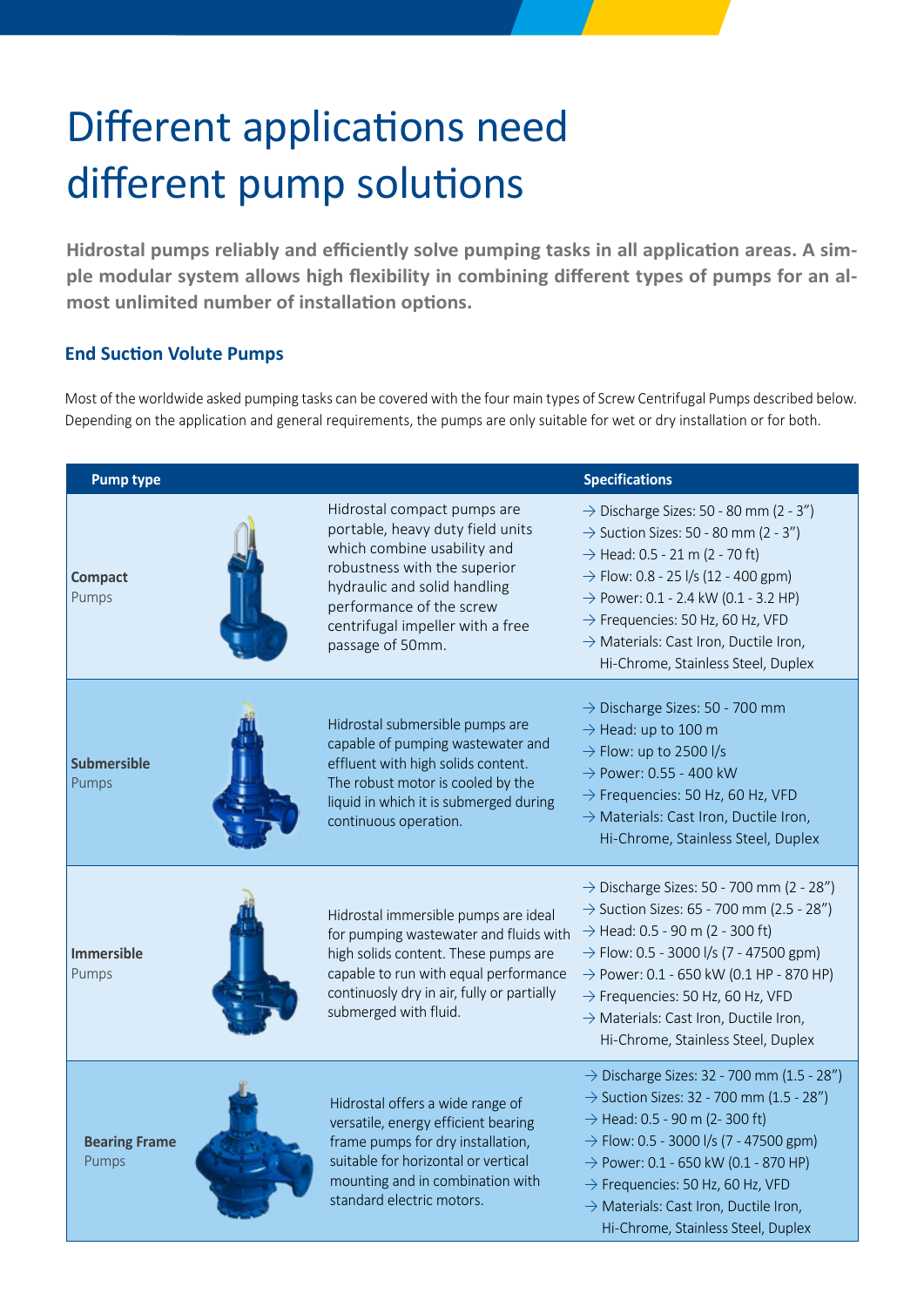**Find your pump!** Make a quick and accurate pump selection with our **www.hidrostal.com/pumpselector.php**



#### **Axial Diffuser Pumps**

Hidrostal's Screw Centrifugal Impeller is ideal for pumps with axial flow direction. The product range includes a large number of pump sizes.

| Pump type                   | <b>Specifications</b>                                                                                                                                                                                                                                                                                                                                                                                                                                                                                                                                                                                     |
|-----------------------------|-----------------------------------------------------------------------------------------------------------------------------------------------------------------------------------------------------------------------------------------------------------------------------------------------------------------------------------------------------------------------------------------------------------------------------------------------------------------------------------------------------------------------------------------------------------------------------------------------------------|
| <b>Axial Clumn</b><br>Pumps | Hidrostal submersible column pumps<br>$\rightarrow$ Tube chamber diameter:<br>are located inside a tube chamber,<br>400 mm (16 Inch)<br>which is often suspended from<br>$\rightarrow$ up to 1500 mm (60 inch)<br>the top structure, and seated at<br>the bottom of the column without<br>$\rightarrow$ Head: up to 20 m<br>any fasteners and can therefore<br>$\rightarrow$ Flow: 6 - 1500 l/s<br>quickly be installed and removed<br>$\rightarrow$ Power: 1.5 - 250 kW<br>for inspection and service. They are<br>$\rightarrow$ Frequencies: 50 Hz, 60 Hz, VFD<br>designed for high flows at low heads. |

#### **Pump Systems**

The outstanding properties of the Screw Centrifugal Pump are used in specially developed and standardized pump systems. Two of these systems are presented below.

| <b>Pump type</b>                   |                                                                                                                                                                                                                                                                                                                                      | <b>Specifications</b>                                                                                                                                                                                                                                                                                                                                                                                              |
|------------------------------------|--------------------------------------------------------------------------------------------------------------------------------------------------------------------------------------------------------------------------------------------------------------------------------------------------------------------------------------|--------------------------------------------------------------------------------------------------------------------------------------------------------------------------------------------------------------------------------------------------------------------------------------------------------------------------------------------------------------------------------------------------------------------|
| <b>SuperBetsy</b><br>Pumps         | Mobile, diesel-driven pump<br>system enclosed in a soundproof<br>housing using the original Screw<br>Centrifugal Pump. The combination<br>of a reliable, high efficient and<br>non-clogging pump with a superior<br>priming system that operates only<br>when required ensures the highest<br>available efficiency for the operator. | $\rightarrow$ Head: 29 - 62 m<br>$\rightarrow$ Output: 216 - 1116 m <sup>3</sup> /h<br>$\rightarrow$ Power: 18.1 - 55 kW                                                                                                                                                                                                                                                                                           |
| <b>Prerotation</b><br><b>Pumps</b> | Prerostal is a unique system to provide<br>the pump user with the huge advantage<br>of an automatic flow rate regulation in<br>combination with a highly effective self<br>cleaning wet-well system utilizing the<br>Hidrostal Screw Centrifugal Pump.                                                                               | $\rightarrow$ Discharge Sizes: 80 - 500 mm (3 - 20")<br>$\rightarrow$ Suction Sizes: 80 - 500 mm (3 - 20")<br>$\rightarrow$ Head: 0.5m - 60 m (2 - 200 ft)<br>$\rightarrow$ Flow: 2 l/s - 1350 l/s (30 - 21000 gpm)<br>$\rightarrow$ Power: 0.1 - 320 kW (0.1 - 430 HP)<br>$\rightarrow$ Frequencies: 50 Hz, 60 Hz, VFD<br>$\rightarrow$ Materials: Cast Iron, Ductile Iron,<br>Hi-Chrome, Stainless Steel, Duplex |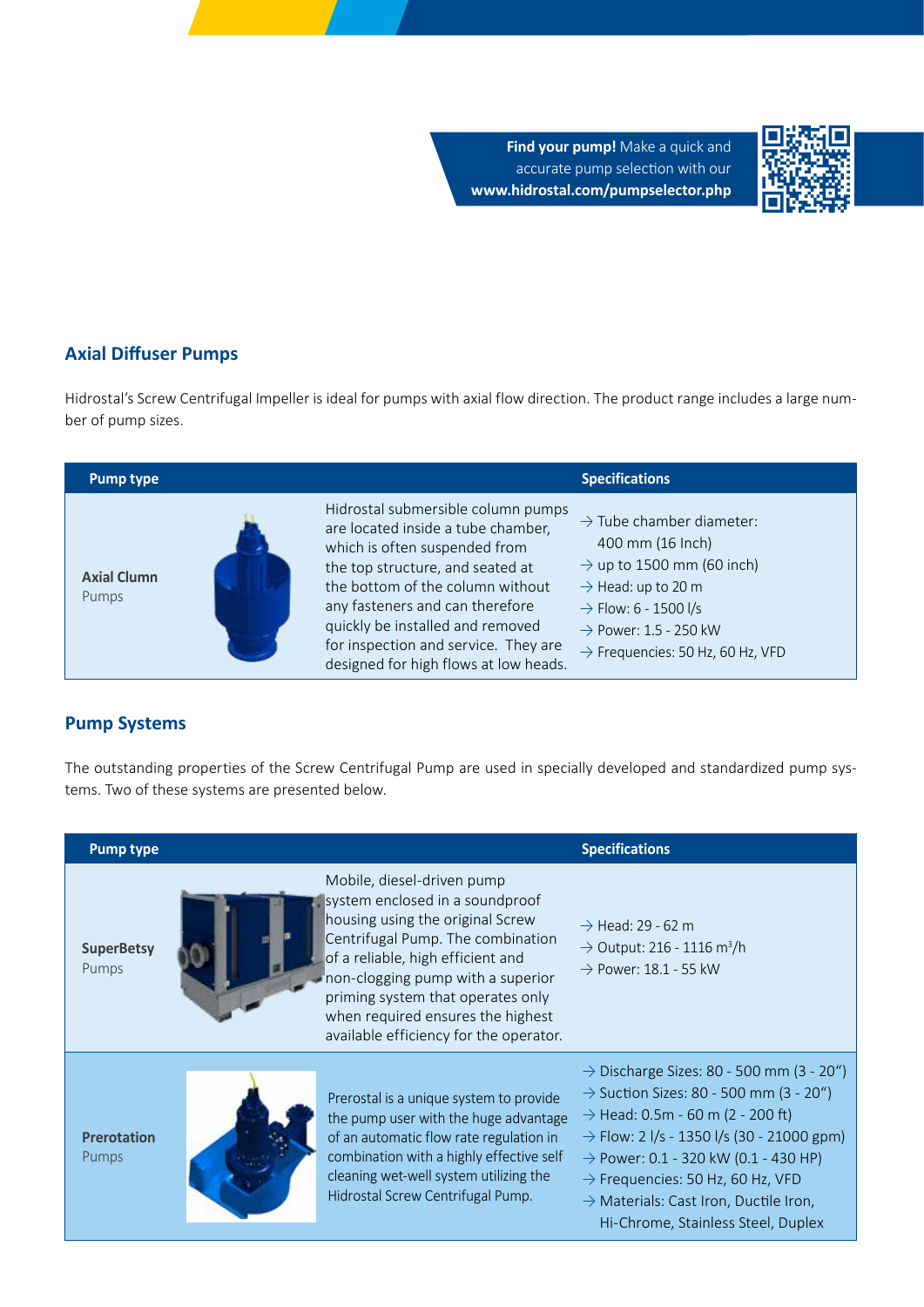# Every pumping task requires specific pump characteristics.

**Hidrostal can offer the optimal product from a range of 500 standard versions available. In addition, Hidrostal has developed customised solutions and entire pump series in close co-ordination and cooperation with its customers.**

| <b>Impeller type</b><br><b>Application</b> |                                                                                                                                                                                      | <b>Example</b>                                                                                                                                                                                                                                                                                                                                                     |  |
|--------------------------------------------|--------------------------------------------------------------------------------------------------------------------------------------------------------------------------------------|--------------------------------------------------------------------------------------------------------------------------------------------------------------------------------------------------------------------------------------------------------------------------------------------------------------------------------------------------------------------|--|
| Open<br>Q- & K-line                        | Conveying granulates<br>Coarse, suspended solids<br>Fibrous materials with a tendency to<br>become entangled<br>Solids with abrasive character<br>Viscous, muddy and gaseous liquids | Suspended cereal, crystals, flakes<br>Solids-containing media, unscreened wastewater<br>and slaughterhouse waste<br>Suspendend textiled and synthetic fibres<br>such as nylon and wet wipes<br>Surface water containing dirt and sand<br>Paint, glue, paper pulp, sludge from<br>sedimentation, as well as gas-generating or<br>flake-forming biological processes |  |
| Closed<br><b>V-line</b>                    | Highly abrasive media                                                                                                                                                                | Liquids with large quantities of sand or chippings<br>as well as grinding and macerated waste                                                                                                                                                                                                                                                                      |  |
| Closed<br>F-line                           | Gentle conveying of voluminous<br>materials                                                                                                                                          | Sensitive materials such as fruit<br>vegetables and live fish                                                                                                                                                                                                                                                                                                      |  |
| <b>Range Chart</b><br>100<br>50            |                                                                                                                                                                                      |                                                                                                                                                                                                                                                                                                                                                                    |  |



 $\rightarrow$  Optimal operating point selection through more than 500 hydraulic variations  $\rightarrow$  Multiple versions

- $\rightarrow$  High efficiencies
- $\rightarrow$  Excellent suction capacity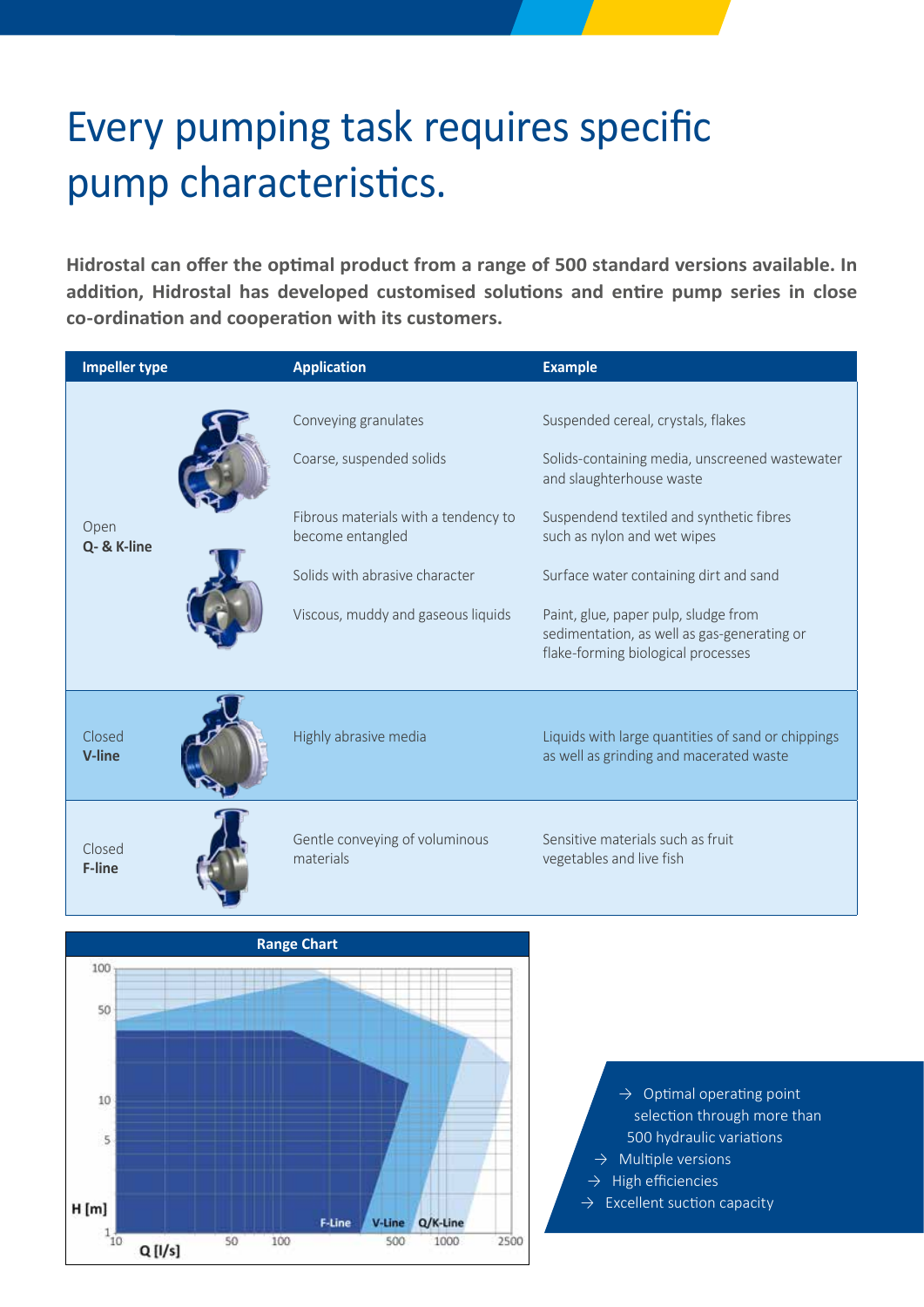### Hidrostal Pump Applications

Due to their outstanding characteristics, Hidrostal pumps are used in numerous municipal and industrial sectors. They pump the most diverse fluids and materials gently and with low pulsation. Our specialists select the suitable material combinations and individually adapt every pump to the local conditions. We ensure with this process that Hidrostal pumps are successful in difficult applications and achieve the best results with respect to performance, energy efficiency and low life-cycle costs.

- $\rightarrow$  clog-free pumping
- $\rightarrow$  high suction capacity
- $\rightarrow$  gentle delivery due to low shear forces
- $\rightarrow$  high efficiency
- $\rightarrow$  stable, steep pump curve
- $\rightarrow$  long service life
- $\rightarrow$  low pulsation
- $\rightarrow$  continous flow proportional to the speed
- $\rightarrow$  high pressure stability across a wide speed range

### **Wastewater**

Wastewater collection Wastewater & sewage-sludge treatment Industrial wastewater Manure Ship wastewater

### Industry

Paper Cellulose & Chips Biomass Oil and gas Adhesives Paint Plastic granulates Solvents Swarf and cooling lubricants Brine

Dewatering & drainage Bentonite Sewer rerouting Mine drainage Water intake & power Flood protection

Construction

Fruits Vegetables Live fish Brewery Molasses Oils and pastes Gels

Food